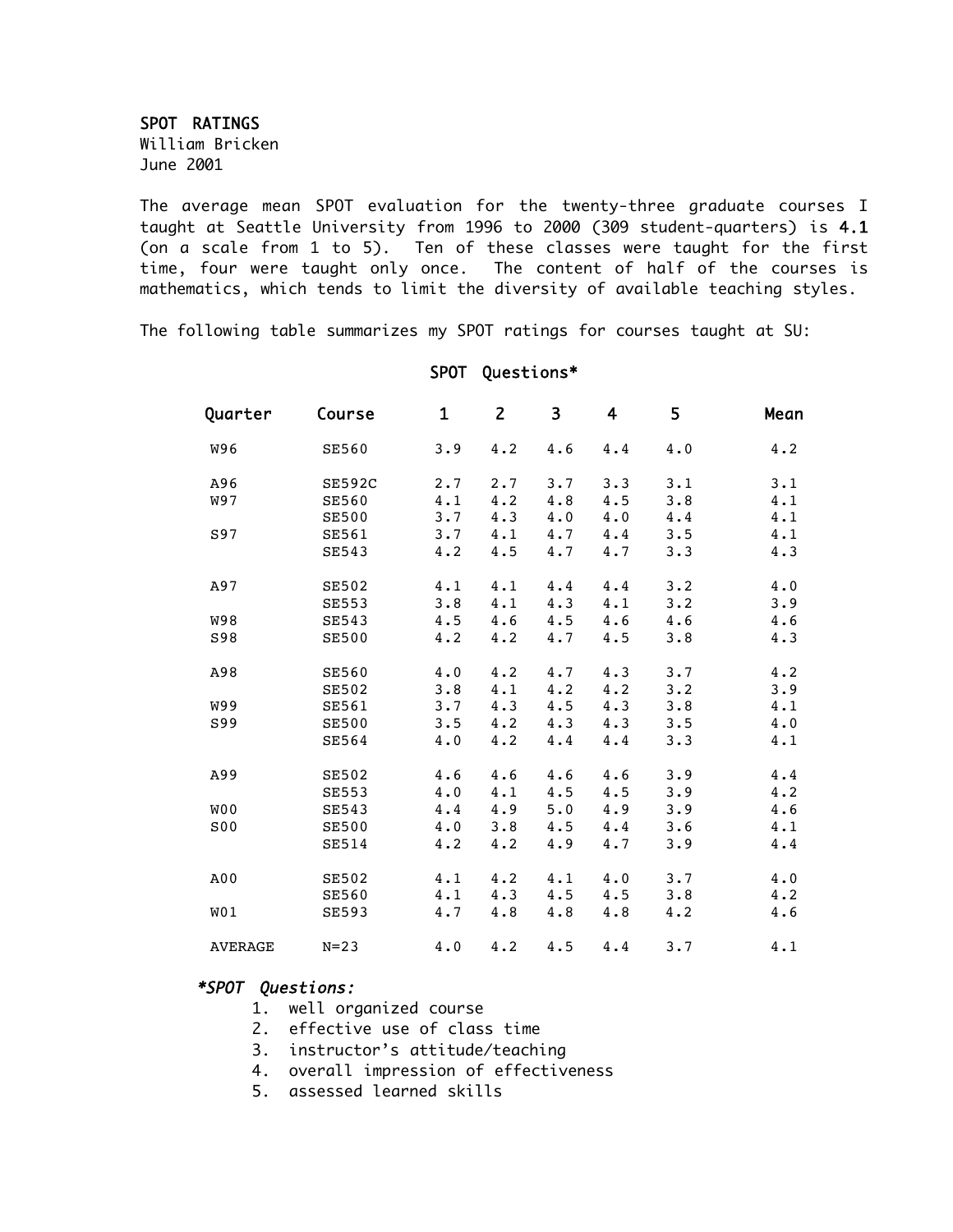### COMMENTARY ON SPOT RATINGS

In general, I am pleased with the SPOT ratings. The relatively low scores on learning assessment reflect the surprise that students have at my unconventional (but appropriate for graduate school) assessment techniques. Often, they arrive on campus expecting timed texts and rote learning, neither of which achieve my teaching objectives. Formative evaluation is continuously going on, and I do not hesitate to inform students about their understanding and progress. I believe the central difficult is purely psychometric (see below).

## Trends over years

The mean rating for each academic year, averaged over all courses for that year, has gradually increased:

| 1996-7  | 4.0 |
|---------|-----|
| 1997-8  | 4.2 |
| 1998-9  | 4.1 |
| 1999-00 | 4.3 |
| 2000-01 | 4.3 |

My first course taught as a faculty member (SE592C, Client-Server Architectures, Autumn 1996) received low SPOT ratings (mean = 3.1). I erred by teaching it as a graduate seminar and by volunteering as a new faculty member to teach a course with content that was not in my field of expertise. I encourage the Committee not to use student commentary for this course for evaluative purposes, since it is atypical.

#### Commentary on SPOT Psychometrics

Autumn'98 SE502 was one of the best courses I have taught, so the SPOT ratings (3.9) are not consistent with my personal evaluation. In looking at the results, a few observations come to mind:

1. SPOT ratings measure \*normative expectations\*, and thus undervalue all forms of educational innovation. This is particularly true for Autumn quarter introductory courses, for which new students bring their entire baggage of prior educational presumptions.

Although the face validity of the questions (well organized, effective time management, encouraging, effective teacher, assessment) seems strong, they are bias toward a particular conservative style of teaching, and (to my knowledge) the questions have no backing of either concurrent of predicative validity. For example, most entrepreneurial learning is made in a context of chaos not organization; harsh instruction is often more effective in the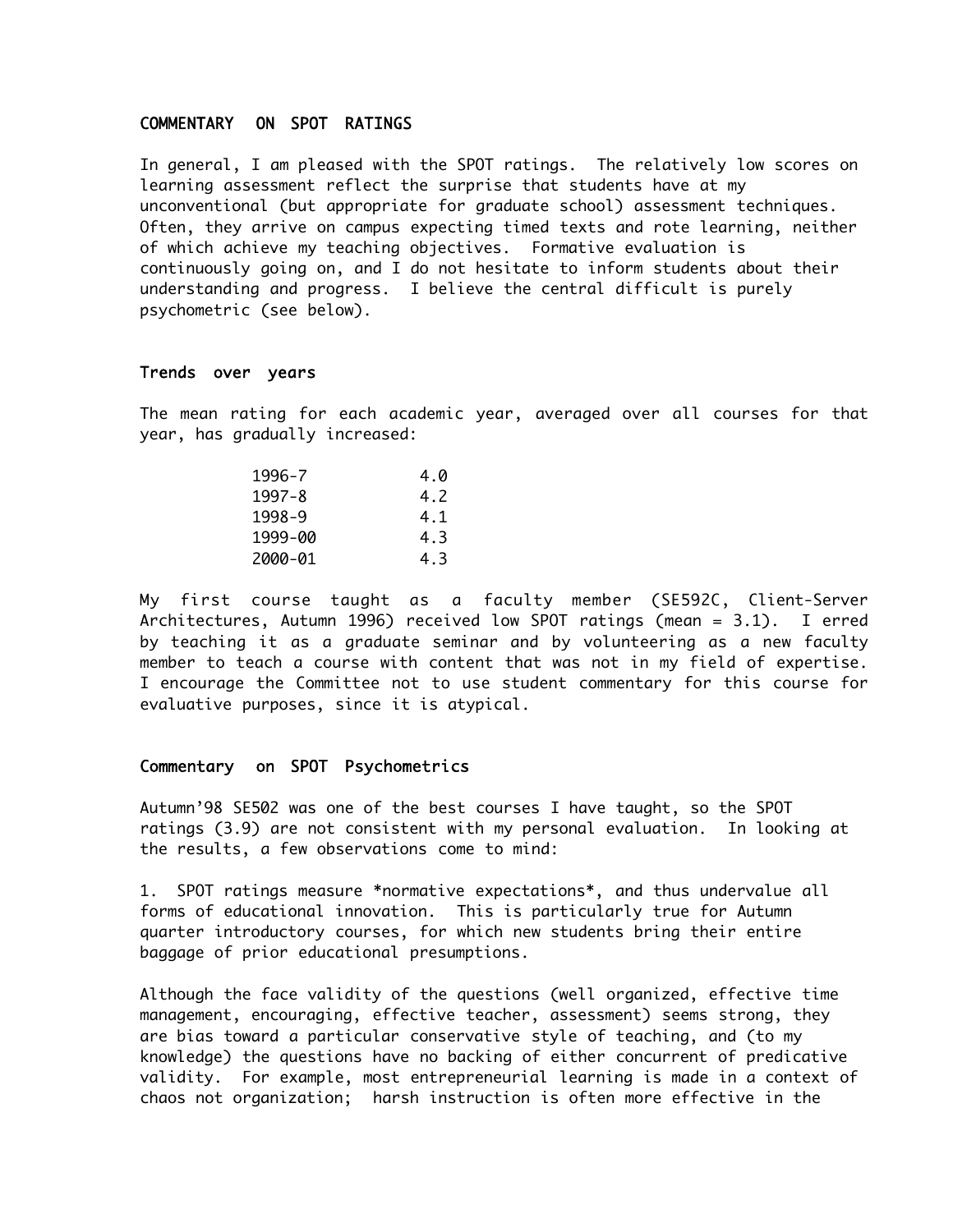long term than encouraging instruction; the perception of teaching effectiveness is usually based on emotional/cultural rather than cognitive impressions; it is possible that all assessment techniques are inappropriate; appropriate teaching styles vary tremendously over different cultural groups; the content of different courses interacts with rating variance (compare, for e.g., ratings for required vs elective courses, or mathematics vs social issues courses); and in general, a naive student is often poorly prepared to assess the quality (as opposed to the entertainment value) of a classroom experience.

This is not to say that SPOT ratings are a bad idea, just that they need considerable sophistication, both psychometrically and psychologically, for accurate interpretation. Any SU policy which fails to view SPOT scores as relative, cultural, course specific, and contextual is a bias and nonprofessional policy.

2. SPOT ratings are extremely sensitive to outlying ratings. This is an obvious statistical consequence of using non-normalized scores. The mean is skewed toward the top of the range, and the standard deviation of measurements is not even tabulated. For example, in SE502, one student (out of 23) elected minimal ratings; this single student changed class average ratings by about .15 (ratings change from 4.2 to 4.35 when the student is omitted from analysis). Thus, negativistic students have disproportionate influence (recall it is the variance not the rating that determines weightings). The effect is to undervalue all forms of risky or controversial teaching.

The remediation is straightforward: specify the intent and assumptions of SPOT ratings and use simple, known, and appropriate statistical reporting techniques. A confidence interval around SPOT ratings would be enormously helpful in assessing their meaning. Better yet, the 1-5 rating scales support a non-parametric ranking analysis far better than parametric mean scores.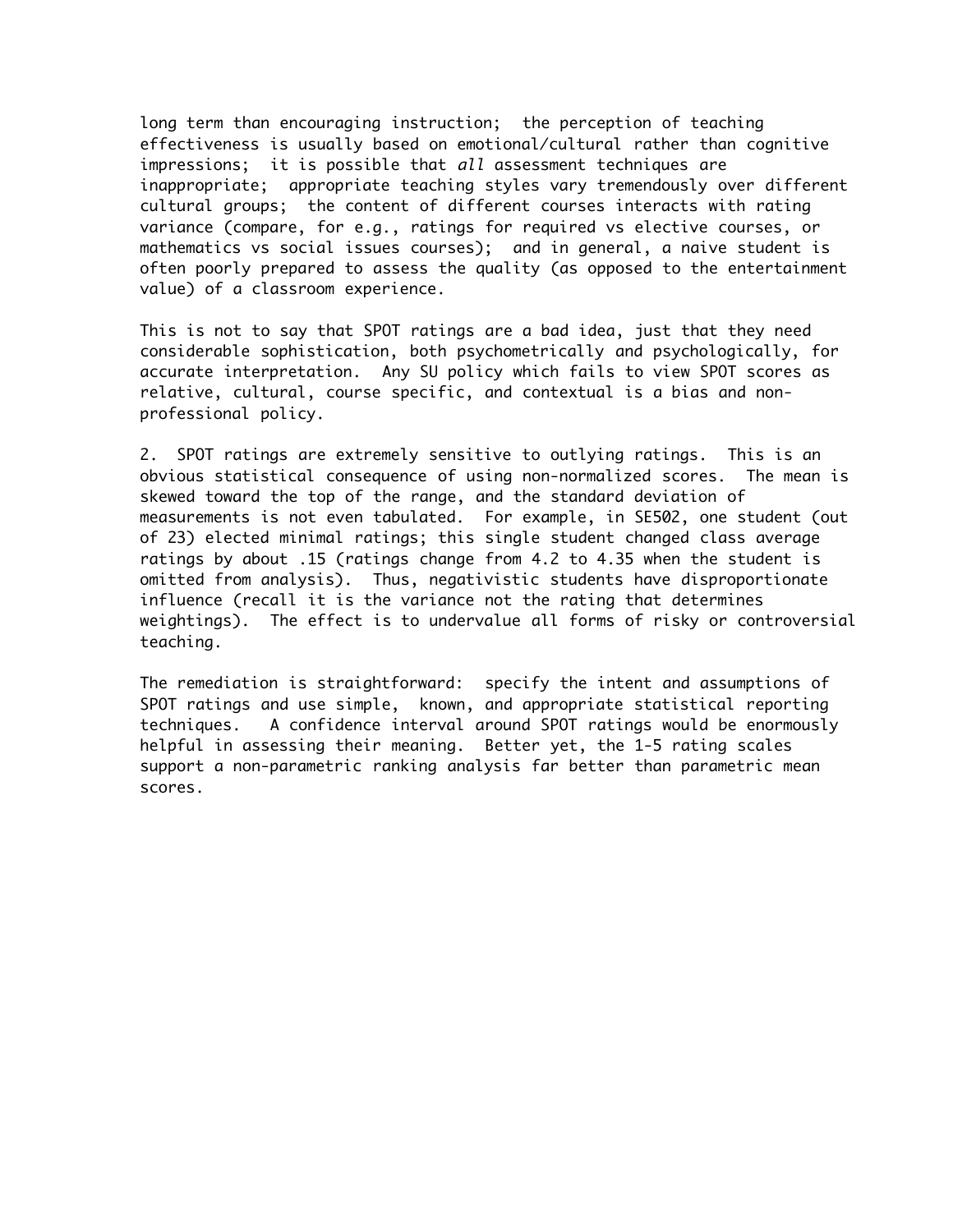# SPOT COMMENTS ON ORGANIZATION, ASSESSMENT, AND GOOD TEACHING William Bricken June 2001

The percentages of students expressing concern for either course organization or assessment policies are quite small, and certainly justified in light of the bulk of positive comments.

|                |                |                                               |    | report | neg neg      |              | org ass pos    |
|----------------|----------------|-----------------------------------------------|----|--------|--------------|--------------|----------------|
| W96            | SE560          | Human-Computer Interaction                    | 25 | 21     | 4            | $\mathbf 0$  | 10             |
| A96            |                | SE592C Client-Server Architectures            | 29 | 24     | 10           | 0            | 4              |
| <b>W97</b>     | <b>SE560</b>   | Human-Computer Interaction                    | 19 | 14     | 1            | 0            | 9              |
|                | <b>SE500</b>   | Data Structures and Algorithms                | 7  | 7      | $\mathbf{1}$ | $\mathbf{1}$ | 2              |
| Sp97           | SE561          | Programming the Interface                     | 15 | 12     | 1            | $\mathbf{1}$ | 4              |
|                | <b>SE543</b>   | Applied Formal Methods                        | 6  | 6      | 1            | 2            | 3              |
|                |                |                                               |    | 63     | 14           | 4            | 22             |
| A97            | <b>SE502</b>   | Mathematical Foundations                      | 16 | 14     | 1            | 1            | 10             |
|                | <b>SE553</b>   | Artificial Intelligence                       | 15 | 13     | 2            | 3            | 7              |
| <b>W98</b>     | <b>SE543</b>   | Applied Formal Methods                        | 9  | 8      | $\mathbf{0}$ | 0            | 6              |
| S98            | <b>SE500</b>   | Data Structures and Algorithms                | 20 | 17     | 0            | 0            | 9              |
|                |                |                                               |    | 52     | 3            | 4            | 32             |
| A98            | <b>SE560</b>   | Human Computer Interaction                    | 12 | 9      | 1            | 0            | 5              |
|                | <b>SE502</b>   | Math Foundations                              | 23 | 23     | 1            | 2            | 9              |
| W99            | SE561          | Programming the Interface                     | 4  | 4      | 0            | 0            | 1              |
| S99            | SE564          | Computer Graphics                             | 8  | 8      | 0            | 0            | $\overline{4}$ |
|                | <b>SE500</b>   | Data Structures and Algorithms                | 12 | 11     | 1            | $\mathbf{1}$ | 8              |
|                |                |                                               |    | 55     | 3            | 3            | 27             |
| A99            | <b>SE502</b>   | Mathematical Foundations                      | 17 | 14     | 0            | 1            | 11             |
|                | <b>SE553</b>   | Artificial Intelligence                       | 8  | 8      | 1            | 0            | 7              |
| WO0            | <b>SE543</b>   | Applied Formal Methods                        | 9  | 7      | 0            | 0            | 1              |
| S <sub>0</sub> | SE500          | Data Structures and Algorithms                | 17 | 11     | 3            | 0            | 4              |
|                | SE514          | Programming Methods                           | 25 | 19     | 1            | 0            | 8              |
|                |                |                                               |    | 59     | 5            | 1            | 31             |
| A00            | SE502          | Mathematical Foundations                      |    |        |              |              |                |
| WO1            | SE560<br>SE593 | Human-Computer Interaction<br>Computer Ethics | 12 | $1\,1$ | $\pmb{0}$    | $\pmb{0}$    | 9              |
|                |                | total                                         |    | 240    | 29           |              | 13 122         |
|                |                | နွ                                            |    |        | 12           | 5            | 51             |
|                |                | total without year 1                          |    | 166    | 11           | 9            | 90             |
|                |                | နွ                                            |    |        | 7            | 5            | 54             |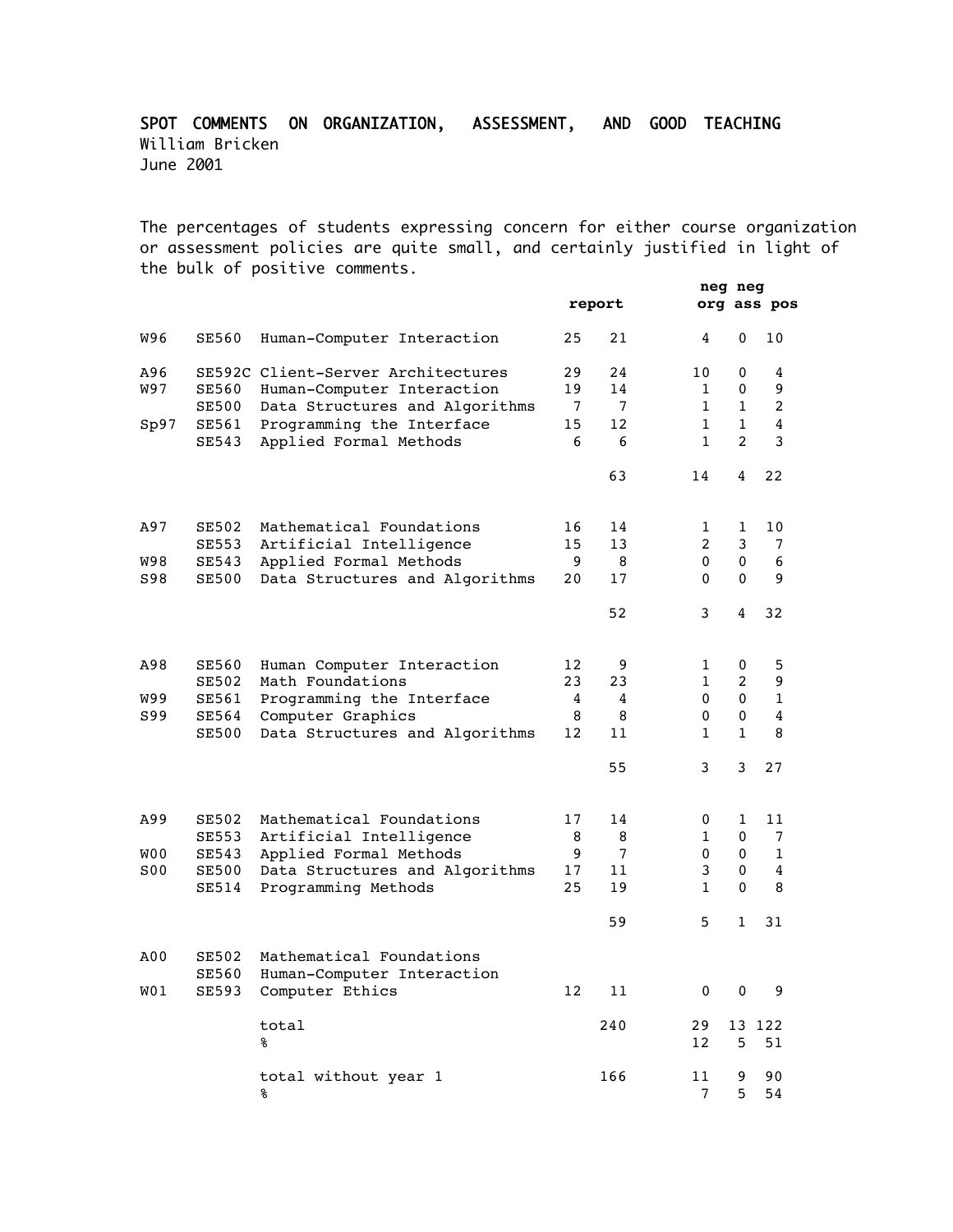# SPOT HOURS SPENT FOR CLASS HOMEWORK

My objective of two hours homework for each hour in class is nicely achieved.

|                |              |                                                  |    | Hours: |                | $11+9/10$ 7/8 5/6 5-            |                |                       |                |
|----------------|--------------|--------------------------------------------------|----|--------|----------------|---------------------------------|----------------|-----------------------|----------------|
| W96            | <b>SE560</b> | Human-Computer Interaction                       | 25 | 21     | 1              | 1                               | 5              | 7                     | 7              |
| A96            |              | SE592C Client-Server Architectures               | 29 | 24     | 1              | 2                               | 5              | 6                     | 10             |
| <b>W97</b>     | <b>SE560</b> | Human-Computer Interaction                       | 19 | 14     | 0              | 3                               | 3              | 5                     | 3              |
|                | <b>SE500</b> | Data Structures and Algorithms                   | 7  | 7      | $\mathbf{1}$   | $\mathbf{1}$                    | 3              | $\mathbf{1}$          | $\mathbf{1}$   |
| Sp97           | SE561        | Programming the Interface                        | 15 | 12     | $\mathbf{1}$   | 3                               | $\mathbf{1}$   | $\overline{2}$        | 5              |
|                | <b>SE543</b> | Applied Formal Methods                           | 6  | 6      | 0              | $\mathbf{0}$                    | $\mathbf{0}$   | 3                     | 3              |
|                |              |                                                  |    | 63     | 3              | 9                               | 12             | 17                    | 22             |
| A97            | <b>SE502</b> | Mathematical Foundations                         | 16 | 14     | 0              | 0                               | 8              | 3                     | 3              |
|                | <b>SE553</b> | Artificial Intelligence                          | 15 | 13     |                | missing                         |                |                       |                |
| W98            | <b>SE543</b> | Applied Formal Methods                           | 9  | 8      | 0              | 3                               | 1              | 2                     | 2              |
| S98            | <b>SE500</b> | Data Structures and Algorithms                   | 20 | 17     | 2              | 5                               | $\overline{2}$ | 4                     | $\overline{4}$ |
|                |              |                                                  |    | 39     | $\overline{2}$ | 8                               | 11             | 9                     | 9              |
| A98            | SE560        | Human Computer Interaction                       | 11 | 9      | 0              | 3                               | 2              | $\overline{2}$        | 2              |
|                | <b>SE502</b> | Math Foundations                                 | 23 | 23     | 0              | $\mathbf{1}$                    | 10             | 4                     | 8              |
| W99            | <b>SE561</b> | Programming the Interface                        | 4  | 4      | 0              | $\overline{2}$                  | $\mathbf{1}$   | 1                     | 0              |
| S99            | SE564        | Computer Graphics                                | 8  | 8      | $\overline{2}$ | $\overline{2}$                  | $\mathbf{1}$   | $\overline{2}$        | 1              |
|                | <b>SE500</b> | Data Structures and Algorithms                   | 12 | 11     | 0              | $\Omega$                        | 4              | 3                     | 4              |
|                |              |                                                  |    | 55     | $\overline{2}$ | 8                               | 18             | 12                    | 15             |
| A99            | <b>SE502</b> | Mathematical Foundations                         | 17 | 14     | 0              | 2                               | 4              | 4                     | 4              |
|                | <b>SE553</b> | Artificial Intelligence                          | 8  | 8      | 2              | 0                               | 1              | 4                     | $\mathbf{1}$   |
| W <sub>0</sub> | <b>SE543</b> | Applied Formal Methods                           | 9  | 7      | $\mathbf{1}$   | 0                               | 3              | $\mathbf{2}^{\prime}$ | $\mathbf 1$    |
| S <sub>0</sub> | <b>SE500</b> | Data Structures and Algorithms                   | 17 | 11     | $\overline{2}$ | $\overline{2}$                  | $\overline{2}$ | $\overline{2}$        | 3              |
|                | <b>SE514</b> | Programming Methods                              | 25 | 19     | $\overline{2}$ | 3                               | 7              | 4                     | 3              |
|                |              |                                                  |    | 59     | 7              | 7                               | 17             | 16                    | 12             |
| A00            | <b>SE502</b> | Mathematical Foundations                         | 16 | 15     | 1              | 0                               | 5              | 8                     | $\mathbf{1}$   |
|                | <b>SE560</b> | Human-Computer Interaction                       | 20 | 17     | 3              | $\overline{2}$                  | 7              | $\mathbf{1}$          | 4              |
| WO 1           | <b>SE593</b> | Computer Ethics                                  | 12 | 11     | 0              | $\mathbf{1}$                    | 5              | $\overline{2}$        | $\mathbf{1}$   |
|                |              |                                                  |    | 237    | 15             |                                 | 33 63 61       |                       | 65             |
|                |              | weighted (12 10 8 6 4)                           |    |        |                | 180 330 504 366 260             |                |                       |                |
|                |              | $1640/237 = 7$ hours per student per week<br>sum |    |        |                |                                 |                |                       |                |
|                |              |                                                  |    |        |                |                                 |                |                       |                |
|                |              | total without year 1<br>weighted (12 10 8 6 4)   |    | 153 —  |                | 11 23 46<br>121 230 368 222 144 |                | 37                    | 36             |
|                |              |                                                  |    |        |                |                                 |                |                       |                |
|                |              | $1085/153 = 7$ hours per student per week<br>sum |    |        |                |                                 |                |                       |                |